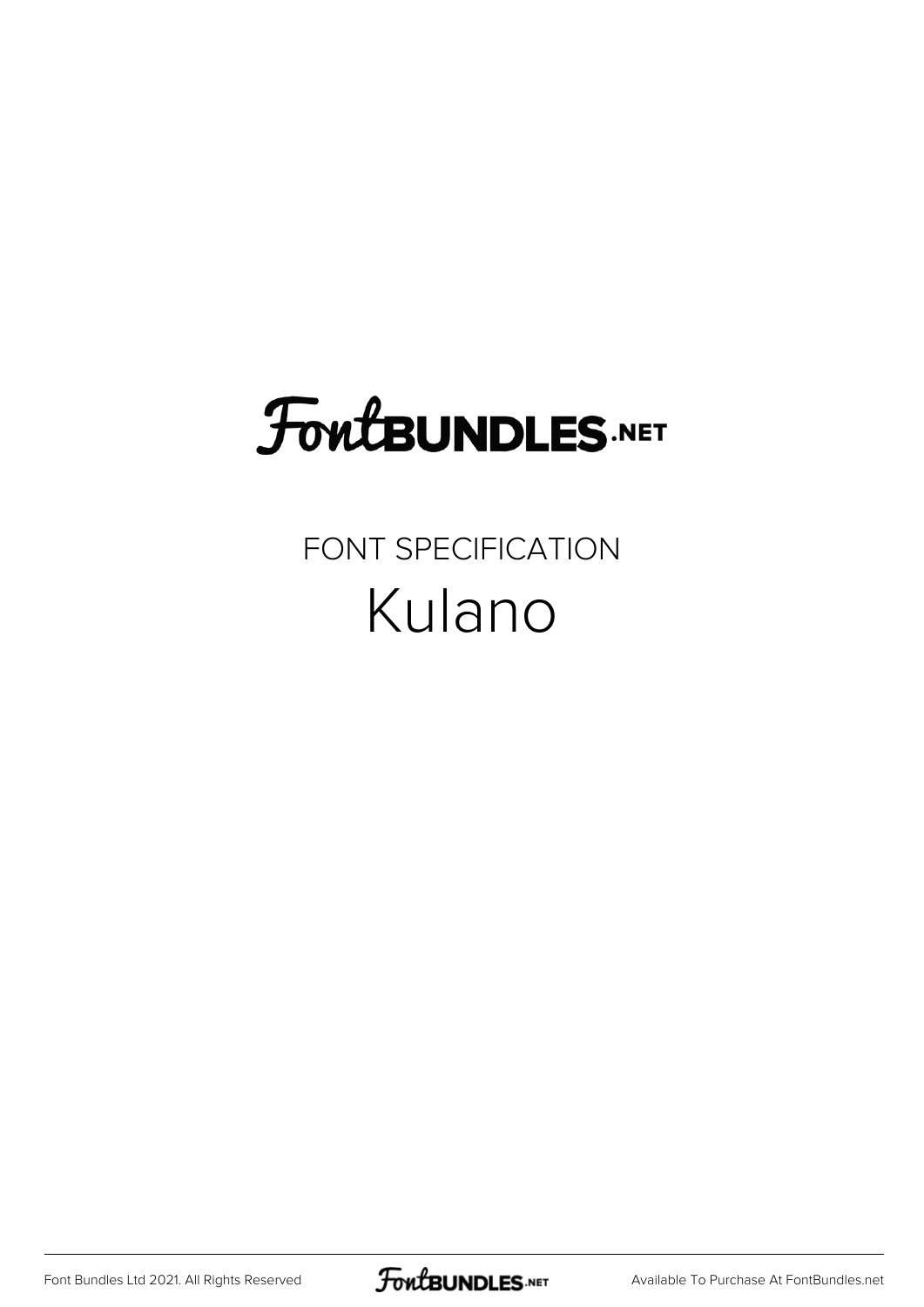#### Kulano - Regular

**Uppercase Characters** 

# **ABCDEFGHIJHLMNOPQRSTUVW** XYZ

Lowercase Characters

#### abcdefghijklmnopqrstuvwxyz

**Numbers** 

### 0123456789



All Other Glyphs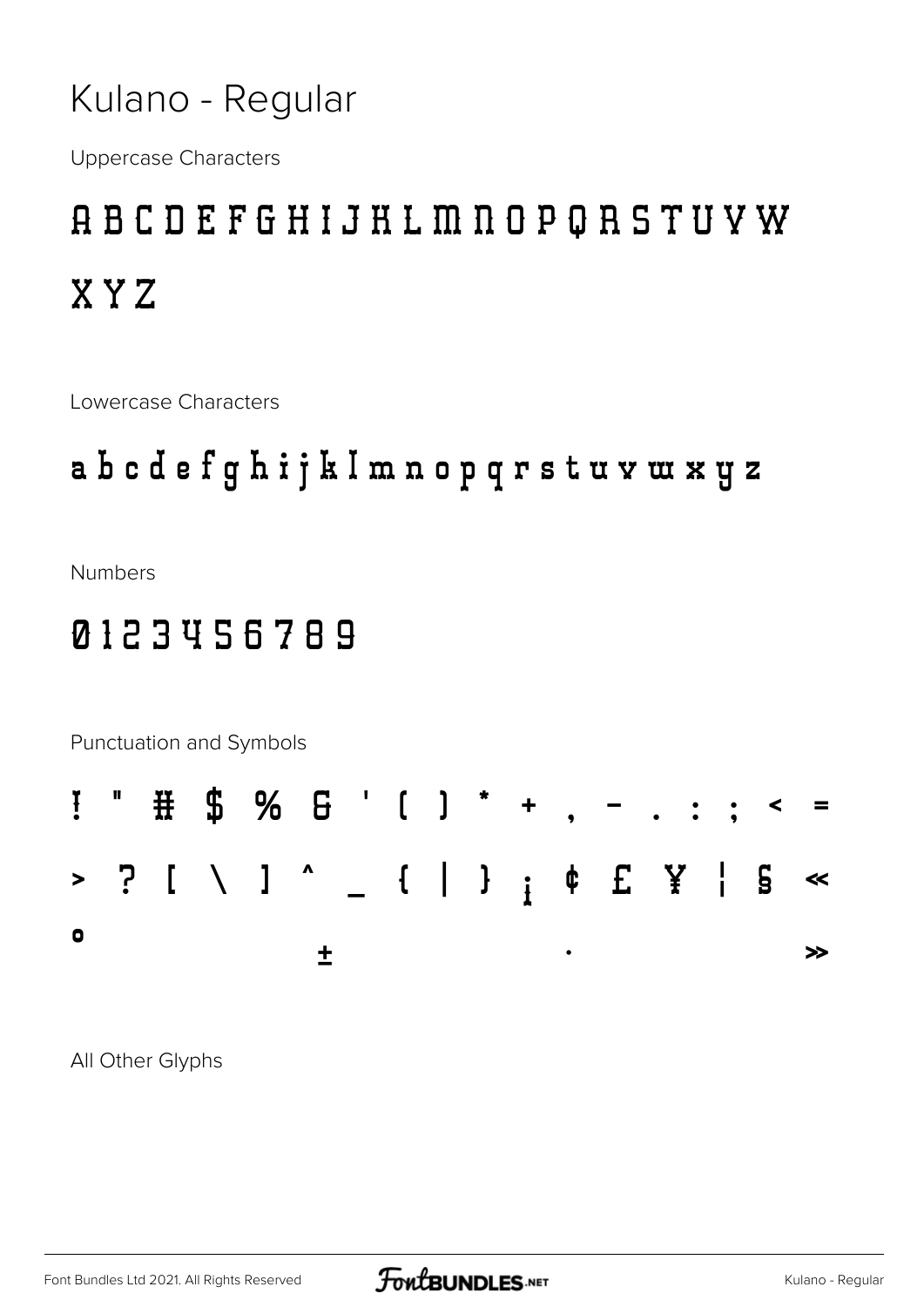|   |            |  |  | $\begin{array}{ccccccccccccccccc} \hat{H} & \hat{H} & \hat{H} & \hat{H} & \hat{H} & \hat{H} & \mathbb{E} & \mathbb{C} \end{array}$                                                                                                                                                                                                                                                   |              | È                  |
|---|------------|--|--|--------------------------------------------------------------------------------------------------------------------------------------------------------------------------------------------------------------------------------------------------------------------------------------------------------------------------------------------------------------------------------------|--------------|--------------------|
| É |            |  |  | $\hat{E}$ $\ddot{E}$ $\dot{I}$ $\dot{I}$ $\ddot{I}$ $\ddot{\Pi}$                                                                                                                                                                                                                                                                                                                     |              | $\dot{\mathbf{U}}$ |
|   |            |  |  | $\begin{matrix} \dot{\mathbf{D}} & \dot{\mathbf{D}} & \dot{\mathbf{D}} & \dot{\mathbf{D}} & \mathbf{A} & \dot{\mathbf{B}} & \dot{\mathbf{B}} \end{matrix} \qquad \begin{matrix} \dot{\mathbf{D}} & \dot{\mathbf{D}} & \dot{\mathbf{D}} & \dot{\mathbf{D}} \end{matrix} \qquad \begin{matrix} \dot{\mathbf{D}} & \dot{\mathbf{D}} & \dot{\mathbf{D}} & \dot{\mathbf{D}} \end{matrix}$ |              | Û                  |
| Ü | Ϋ́ β à á â |  |  | $\tilde{a}$                                                                                                                                                                                                                                                                                                                                                                          | ä            | $\ddot{a}$         |
|   |            |  |  | æçèé é ë ë i                                                                                                                                                                                                                                                                                                                                                                         |              | $\hat{\mathbf{r}}$ |
| Ï |            |  |  | $\tilde{n}$ à ó ô õ ö $\dot{\tilde{v}}$                                                                                                                                                                                                                                                                                                                                              |              | Ø                  |
| Ù | Ú          |  |  | <del>û</del> ü ý ÿ ː                                                                                                                                                                                                                                                                                                                                                                 | $\mathbb{E}$ | æ                  |